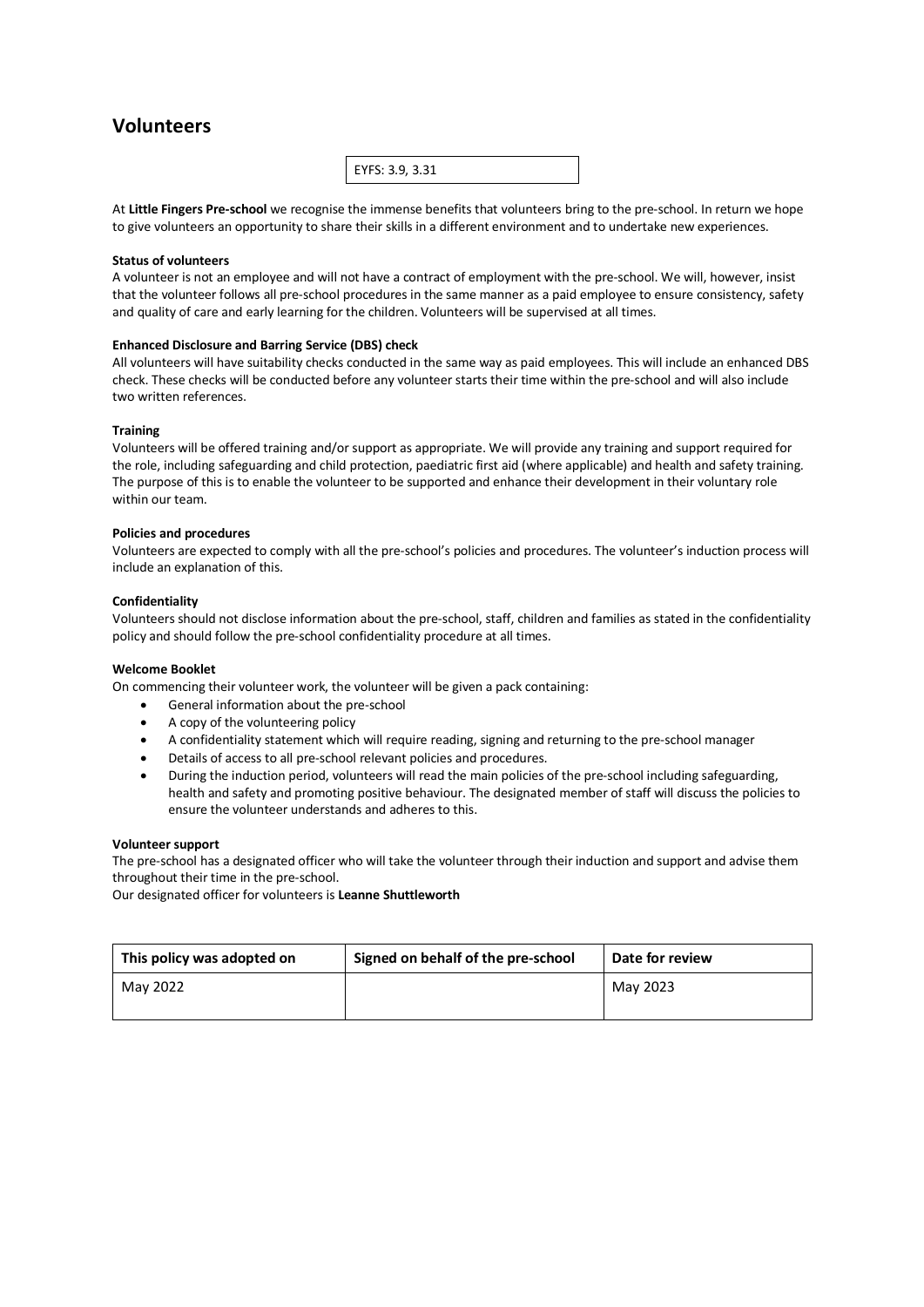# **Volunteer Agreement**

Our mission is to support the delivery of quality care and early learning for children.

**At Little Fingers Pre-school** we encourage and welcome volunteers. This agreement sets out the standards between a volunteer and the pre-school.

This agreement is binding in honour only. It is not intended by the parties to be a legally binding agreement, nor is it intended to create an employment relationship between us.

#### **Referees**

We require you to provide two referees. We may also require you to be checked by the Disclosure and Barring service.

#### **Your role as a volunteer**

The task that you will be asked to undertake as a volunteer are: **[***insert here the tasks to be undertaken by the volunteer***]**.

## **What you can expect from us**

**Little Fingers Pre-school** will provide you with:

- An introduction to the organisation and your volunteering role within it
- Training and support related to your responsibilities as a volunteer. We hope that you will take advantage of this to improve and maintain your skills
- You will be allocated a member of staff who will offer regular supervision with you
- A review of your volunteering role after three months. This will normally be carried out by the pre-school manager
- Personal liability insurance to cover you while you are fulfilling authorised volunteer work
- Injury insurance for injuries incurred while fulfilling your authorised volunteer work
- Reimbursement of your expenses, where applicable. Little Fingers Pre-school does not want you to be disadvantaged financially as a result of your volunteering. It will therefore provide you with your travel and subsistence expenses in line with our Finance Regulations. All expenses must be submitted using the prescribed form, with receipts, to the Finance and Administration Officer.

### **What we expect from you**

We will discuss with you the amount of time that you are willing to commit to volunteering. If, for any reason, you will not be available, we would be grateful if you could let us know as soon as possible.

## **Confidentiality**

In the course of your volunteering you will come across confidential information about the organisation, its staff, the parents/guardians and third parties. You must respect this confidentiality and not use the information for your own benefit or disclose the information, except where required or permitted to do so by law.

#### **Policies**

You will abide by **Little Fingers Pre-school** Safeguarding, Health and Safety, Equal Opportunities Anti-Bribery and Whistleblowing policies. These can be found **at the pre-school and available on our website www.vernhamdeanpreschool.com**

#### **Feedback**

Regular supervision meetings will be planned and give you and your supervisor an opportunity to share feedback.

We always welcome any ideas to further support the quality of the setting/performance of your duties or ways in which we can meet our objectives as an organisation. Please feel free to share these at any times with your pre-school manager.

If you have any concerns during your time volunteering please discuss these with the pre-school manager. Any safeguarding concerns should be shared immediately as set out in the child protection and safeguarding policy.

## **Termination**

Either you or the organisation can terminate this agreement with or without notice at any time.